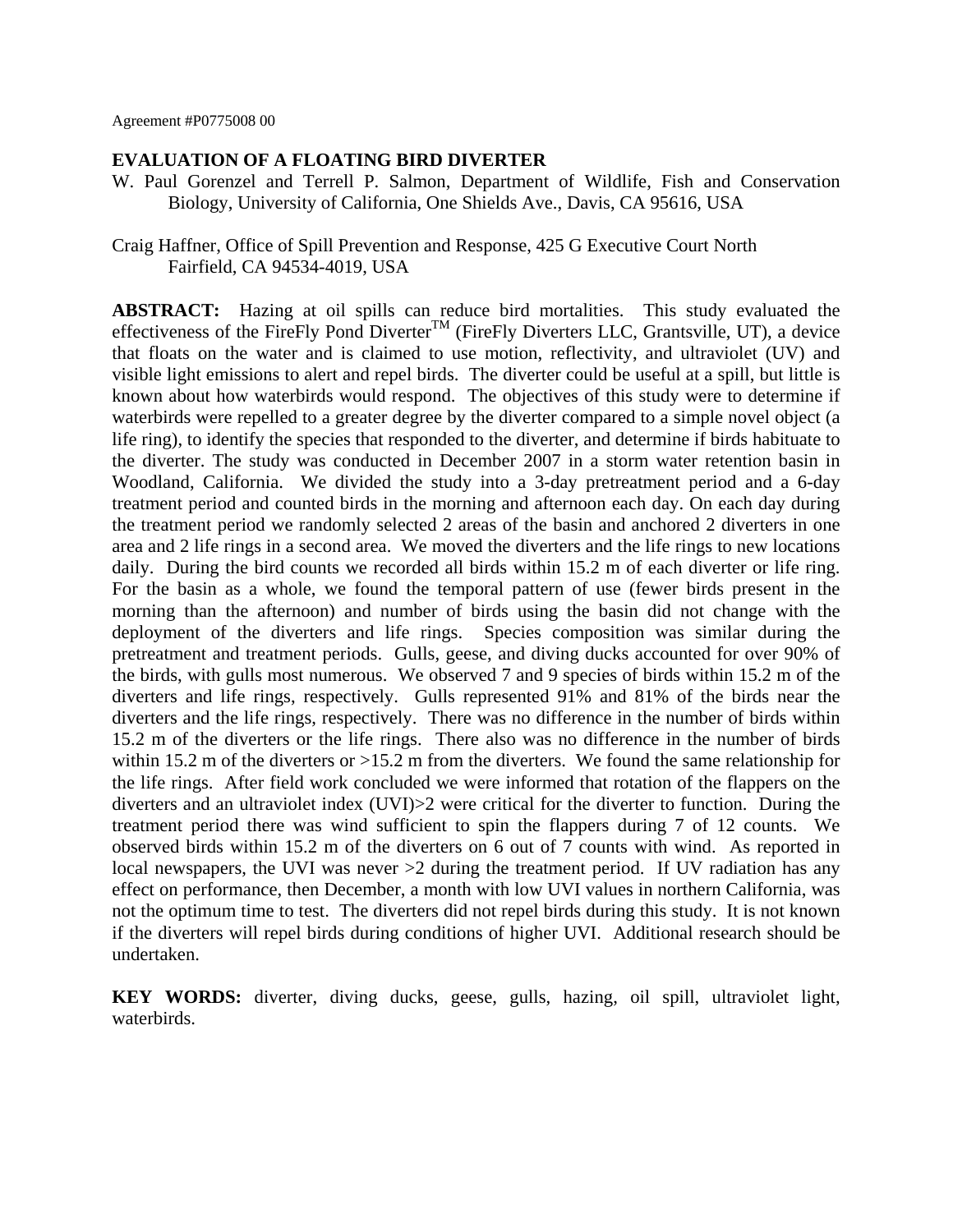### **INTRODUCTION**

Bird hazing at oil spills has the potential to significantly reduce bird mortalities. Under the auspices of the California Department of Fish and Game, Office of Spill Prevention and Response (DFG-OSPR), bird hazing has been incorporated as part of spill response in California with the creation of the UC Davis Wildlife Hazing Group. Many of the standard bird hazing techniques (e.g., pyrotechnics, visual and auditory deterrents) used to reduce damage to crops and structures can be applied at a spill. However, unique conditions at a spill (e.g., flammable spill material) may prevent or limit the use of some hazing techniques such as pyrotechnics, necessitating the use of alternative or new techniques.

The purpose of this study was to evaluate a new product, the FireFly Pond Diverter<sup>TM</sup> (Fig. 1). The diverter consists of a plastic life ring with 2 L-shaped arms that can turn in the wind. Attached to each arm via a swivel is a 89 x 152 mm piece of acrylic plastic called the flapper. Attached to each flapper is a patch of either red or yellow fluorescent material and second patch that is luminescent and reflects in the ultraviolet (UV) spectrum. The flappers begin to spin when the wind is 4.8 kph. It is claimed the diverter uses motion, reflectivity, and light emissions to alert and repel birds. See:

[http://www.birdbusters.com/agricultural\\_bird\\_control\\_product.htm.](http://www.birdbusters.com/agricultural_bird_control_product.htm) The diverter could represent a useful tool for hazing birds at spills, but no formal tests have been undertaken and consequently little is known how species that could occur at a spill would respond.

 The objectives of this study were to: 1) determine if waterbirds are repelled to a greater degree by the diverter compared to a simple novel object - a deactivated diverter represented by a plastic life ring; 2) identify the number and species of birds that respond to the diverter; and 3) determine if birds habituate (stop responding) to the diverter.

### **STUDY AREA**

The study area was located in Woodland, California, at the Woodland Storm Water Retention Basin. The basin was about 16. 2 ha in area and was divided into 2 pools connected by a channel. We used the pool to the west, which was about 7.3 ha in area. The shoreline of the basin was uniformly barren, except for 2 islands in the northwest corner covered with willow (*Salix* spp.) saplings. The basin depended on storm events to fill up. Sufficient rain had fallen by December so that field work could proceed.

# **METHODS**

We divided the basin into 4 distinct sections based on natural features and sight lines from the 3 bird counting locations. For example, a sandbar which ran across the basin served as a boundary between section 4 and sections 2 and 3. The 4 sections served as defined areas within which we could anchor the diverters and life rings (Fig. 1) and count birds.

This study was conducted from 11 through 19 December 2007. We divided the study into a 3-day pretreatment period and a 6-day treatment period. On each day we counted birds twice, once in the early morning (starting between 0700 hours to 0800 hours) and once in the afternoon (starting between 1430 hours to 1500 hours). Counts were done at 3 fixed locations from a vehicle so to reduce bird disturbance. We recorded the total number of birds by species in each section of the basin. We paid particular attention to not recount birds if they moved from one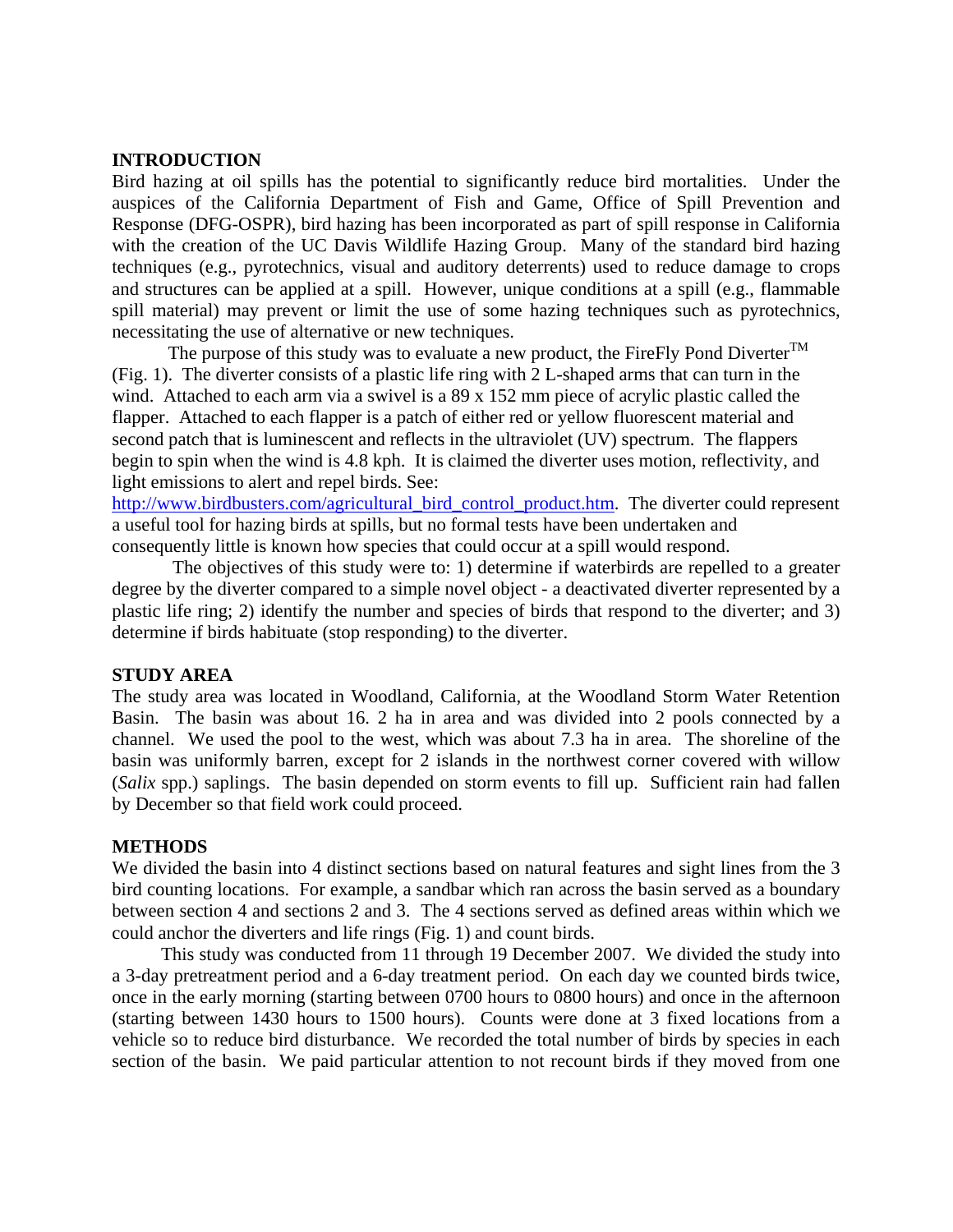section to another within the basin. This was possible because we could see most of the basin from each count location.

During the treatment period, we selected at random 2 sections of the basin for treatment. In the first section we anchored 2 diverters 30.5 m apart. In the second section we anchored 2 life rings 30.5 m apart. Within each selected section the diverters and life rings were anchored in locations where bird activity had been observed. The diverters and life rings were anchored ≥50 m apart. During the treatment period the diverters and the life rings were moved daily after the afternoon counts, with the new sections selected at random. During the treatment period bird counts, we also recorded all birds within 15.2 m of each diverter or buoy.

We wanted to determine if the diverters and the life rings had any effect on the temporal pattern of use and the numbers and species of birds using the entire basin. Secondly, we wanted to determine if the diverters had an "area effect." We conservatively established an area of 15.2 m radius around each diverter. Our assumption was if the diverter had a hazing effect, birds would avoid flying within that conservative zone of influence. We assumed that the life rings, as novel floating objects minus the moving parts on the diverters, would not repel birds within a 15.2 m radius.

The null hypotheses we tested were: 1) the total number of birds in the basin was no different during the pretreatment vs. treatment periods; 2) the number of birds within 15.2 m from the diverters is no different than the number within 15.2 m from the life rings; and 3) the number of birds within 15.2 m of the diverters (or life rings) is no different than the number of birds >15.2 m from the diverters (or life rings) in the section of the basin where the diverters (or life rings) were located. We transformed data as needed to achieve normality and equal variances, or used non-parametric tests.

We did not collect weather-related data on-site, but later used a weather database [\(www.wunderground.com\)](http://www.wunderground.com)/) for hourly wind and cloud cover information. We used 2 newspapers (Sacramento Bee and Woodland Daily Democrat) for data on the ultraviolet index (UVI).

This study was conducted under a protocol (07-12999) issued by the Institutional Animal Care and Use Committee at the University of California, Davis.

### **RESULTS**

We recorded 21 species of birds during the pretreatment period and 22 species during the treatment period (Table 1) using the basin. Species composition was similar during the 2 periods; with only 2 species per period not being recorded during the other study period. Three groups of birds (gulls, geese, diving ducks) accounted for over 90% of the birds during each period. Gulls were most numerous, accounting for 72 to 75% of all birds.

For the basin as a whole, there were fewer birds present in the morning than the afternoon (Fig. 2) during the pretreatment and treatment periods ( $F = 3.98$ ;  $df = 3$ , 14;  $P = 0.03$ ). However, there was no apparent difference when comparing the number of birds in the morning periods to one another or the afternoon periods to one another. The temporal pattern of use and number of birds using the basin did not change with the deployment of the diverters or the life rings.

We observed 7 species of birds within 15.2 m of the diverters and 9 species within 15.2 m of the life rings (Table 2). Gulls represented 90.8% of the birds near the diverters and 80.8 %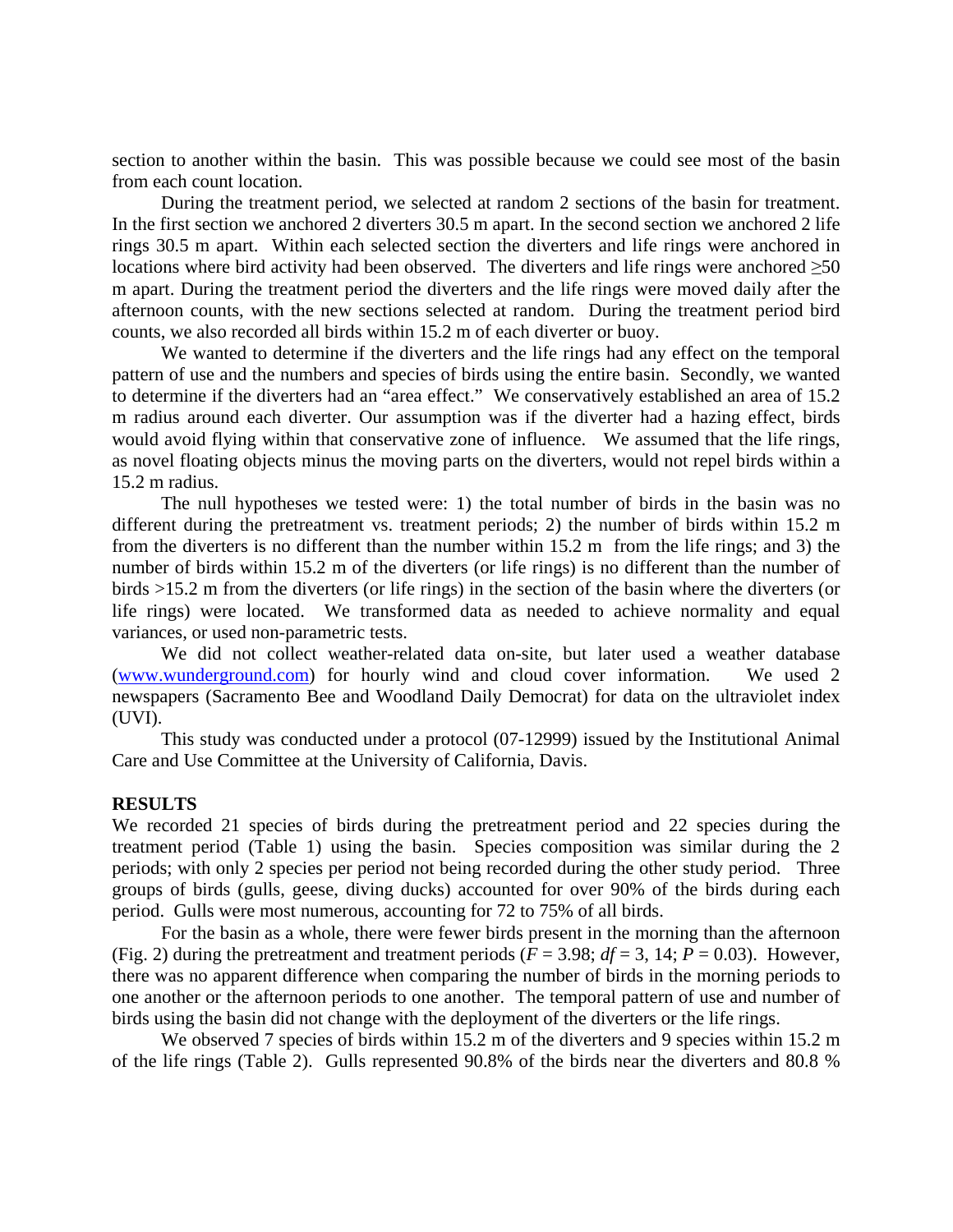near the life rings.

There was no difference in the number of birds observed (Table 3) within 15.2 m of the diverters or the life rings ( $t = -0.69$ ,  $df = 22$ ,  $P = 0.50$ ). There also was no difference in the number of birds within 15.2 m of the diverters or  $>15.2$  m from the diverters in the section of the basin where the diverters were located (Mann-Whitney U test,  $Z = -0.29$ ,  $P = 0.77$ ). We found the same relationship for the life rings; there was no difference in the number of birds within 15.2 m of the life rings or >15.2 m from the life rings in the section of the basin where the life rings were located (Mann-Whitney U test,  $Z = -0.17$ ,  $P = 0.86$ ).

As gulls were the predominant bird present at the basin, we conducted the same tests as above on gulls with similar results. There was no difference in the number of gulls observed (Table 4) within 15.2 m of the diverters or the life rings ( $t = -0.76$ ,  $df = 22$ ,  $P = 0.46$ ). There also was no difference in the number of gulls within 15.2 m of the diverters or  $>15.2$  m from the diverters in the section of the basin where the diverters were located (Mann-Whitney U test,  $Z =$ 0.48,  $P = 0.63$ ). There was no difference in the number of gulls within 15.2 m of the life rings or >15.2 m from the life rings in the section of the basin where the life rings were located (Mann-Whitney U test,  $Z = 0.80$ ,  $P = 0.42$ ).

We found 2 newspapers, the Sacramento Bee and the Woodland Daily Democrat, that reported the UVI for the local and regional area. The UVI values reported for San Francisco, Sacramento, and Woodland differed little and none of the values were >2 (Table 5). The Woodland newspaper provided values for 3 time periods, 0800 hr, 1200 hr, and 1600 hr. On every day during the treatment period  $UVI = 0$  for 0800 hr and 1600 hr. The UVI is a calculated value, not a measurement. See:<http://www.epa.gov/sunwise/uvcalc.html> . The calculation starts with satellite measurements of the total ozone amounts for the entire globe. These data are used to produce a forecast of ozone levels for the next day. A model then determines the amount of ultraviolet (UV) radiation reaching the ground from 290 to 400 nm in wavelength, using the time of day, day of year, and latitude. This information is weighted according to how human skin responds to each wavelength. The weighted irradiances are totaled over the 290 to 400 nm range resulting in a value representing the total effect a given day's UV will have on skin. Once adjusted for elevation and clouds, the weighted value is divided by a conversion factor of 25, resulting in a UVI that can range from 0 to the mid teens. Higher values represent increasing levels of damage to human skin from UV radiation.

During the treatment period, there was measurable wind during 7 of 12 count periods (Table 6). Wind speed > 4.8 kph is sufficient to spin the flappers on the diverters. We observed birds within 15.2 m of the diverters on 6 out of 7 count periods with wind.

#### **DISCUSSION**

The diverters did not repel birds during this study conducted in December 2007. On 9 of 12 count periods during the treatment period we observed birds within 15.2 m of the diverters. In addition, we did not observe a situation where a few birds were close to the diverters while greater numbers were at a distance in basin. We documented the same number of birds within a 15.2 m radius around the diverters and life rings as outside that 15.2 m radius. The area encompassed by a 15.2 m radius around 2 diverters or life rings is considerably less than the area outside that radius, ranging from 1.2 to 2.8 ha less depending on the section of the basin. Based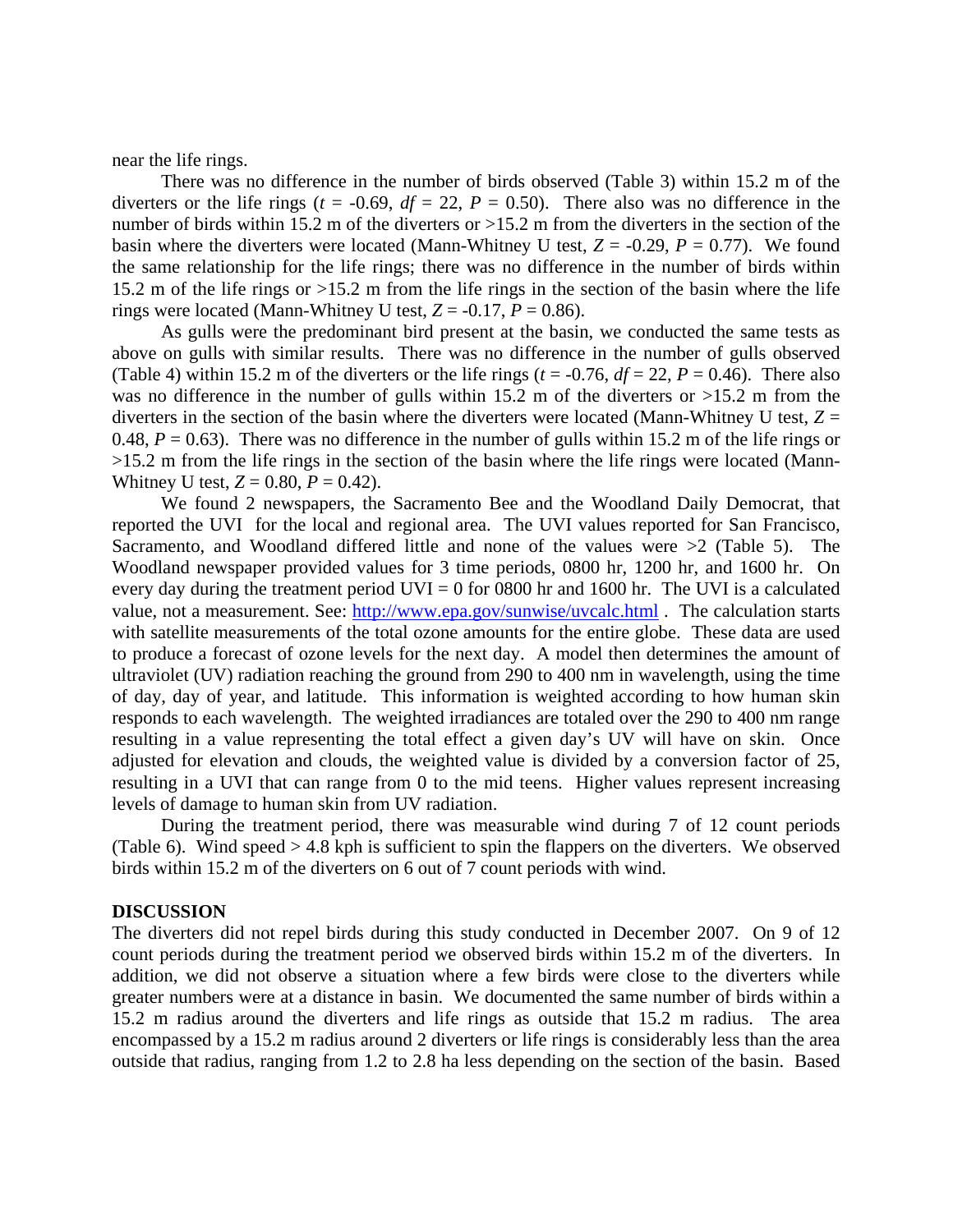on area alone we expected to find more birds away from the diverters. However, that was not the case.

After the field work was completed, we were informed by the manufacturer that the rotation of the flappers and a UVI >2 was critical for the proper functioning of the diverters (T. Chervick, FireFly Diverters LLC, personal communication). The UVI was never >2 during the treatment period. If UV radiation has any effect on the performance of the diverters, then that effect could have been removed or at least diminished by the low UVI values. December, a time of year with low UVI values in northern California, was not the optimum time to conduct the test.

 One might ask if given low UVI values and the possible diminishment of any UV effect, is the rotation of the flappers sufficient to repel birds? During the 7 bird counts with wind sufficient to rotate the flappers, there were birds within 15.2 m of the diverters during 6 of those counts. The rotation of the flappers, as novel, moving objects, did not repel the birds.

We could not determine if habituation to the diverters occurred. In the context of the diverters, habituation is the process in which birds no longer react to the sights or motions that were originally frightening or repellent. In this study we never observed any movement away from the diverters, thus there was not any behavior demonstrating habituation to observe.

It is now thought that most birds can see in the near UV (320 - 400 nm) part of the light spectrum (Honkavaara *et al.* 2002). UV vision has been conclusively demonstrated for over 35 species of diurnal birds from a variety of orders. Goldsmith (2006) and Withgott (2000) provided review articles that described how birds make use of UV vision. UV vision influences mate choice, may serve as an indicator of health of male birds, and may be useful in foraging for foods.

It has not been documented that UV is repellent to birds. It is not known if the diverters will repel birds under conditions of higher UVI. We know the conditions under which the diverters did not work (e.g., the low UVI during our test). Although such conditions (low UVI) may occur at many locations in California, especially in winter, there are other times when conditions may be suitable. Part of the flapper is luminescent, which is claimed to impart some effectiveness at night. We did not collect any data at night. Thus our study did not examine this aspect of the diverter.

### **MANAGEMENT IMPLICATIONS**

The diverters did not repel birds during our test conducted in conditions with low UV levels. The diverters should not be deployed at oil spill to manage waterbirds when the UVI is <2. Additional research during periods with high UV levels will be necessary to determine the effectiveness of the diverter. We did not test at any coastal or bay locations. Testing should be undertaken at brackish or salt-water locations to increase the number of species evaluated. In particular we need more information on how brown pelicans (*Pelecanus occidentalis*), loons, cormorants, grebes, and marine ducks will respond to the diverter.

#### **ACKNOWLEDGMENTS**

Funding for this project was provided by the Scientific Study and Evaluation Program (SSEP), administered by the DFG-OSPR. SSEP provides a mechanism for investigating, evaluating, and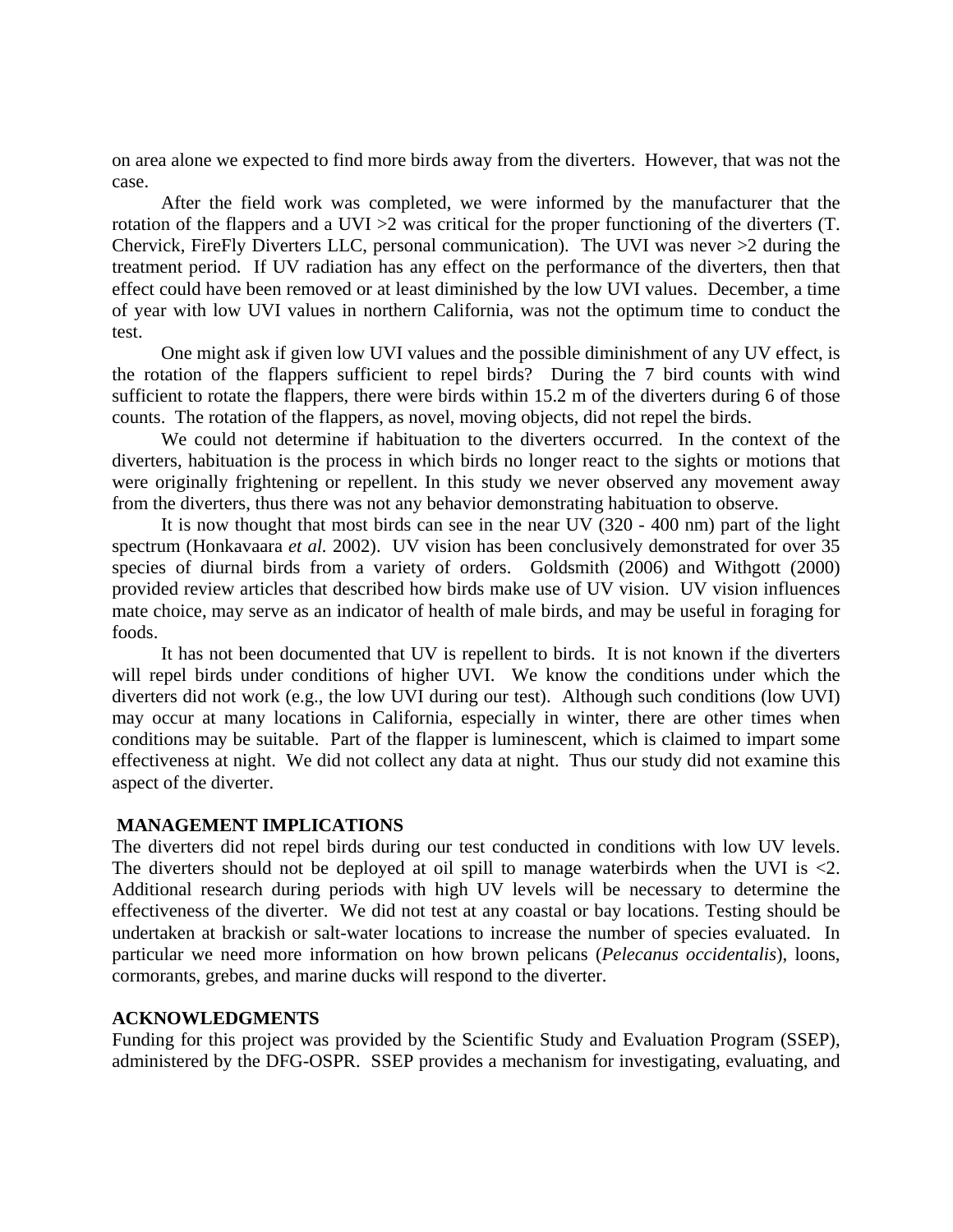improving applied oil spill prevention and response techniques and programs. We thank M. Hierholzer of the Woodland Public Works Department for permitting access to the Woodland Storm Water Retention Basin. We also thank T. Chervick of FireFly Diverters LLC for providing the diverters used in this study.

## **LITERATURE CITED**

Goldsmith, T. H. 2006. What birds see. Scientific American 295(1):68-75.

Honkavaara, J., M. Koivula, E. Korpimaki, H. Siitari, and J. Viitala. 2002. Ultraviolet vision and foraging in terrestrial vertebrates. Oikos 98:504-510.

Withgott, J. 2000. Taking a bird's-eye view....in the UV. BioScience 50(10):854-859.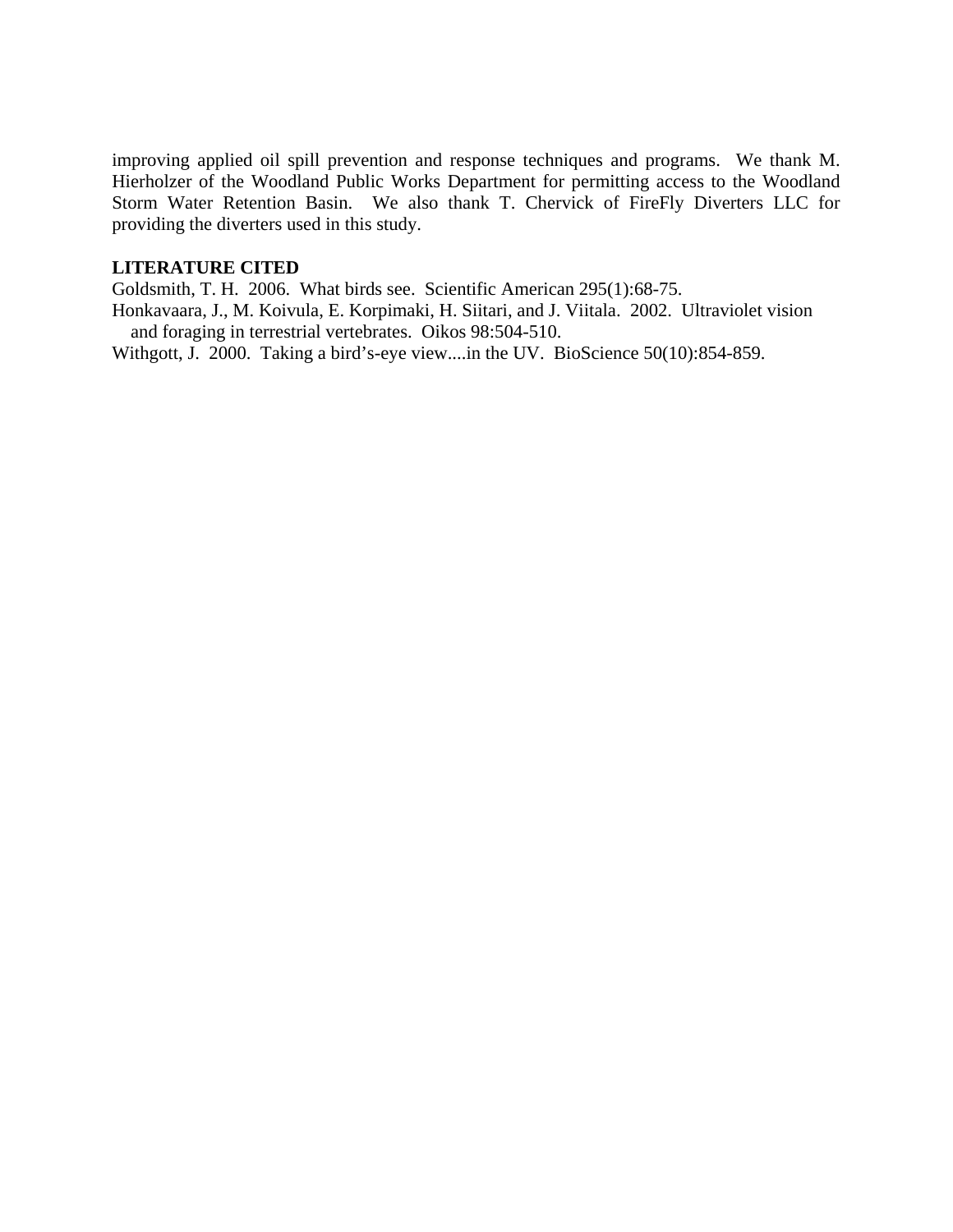

Figure 1. A FireFly Pond Diverter<sup>TM</sup> (FireFly Diverters LLC, Grantsville, UT).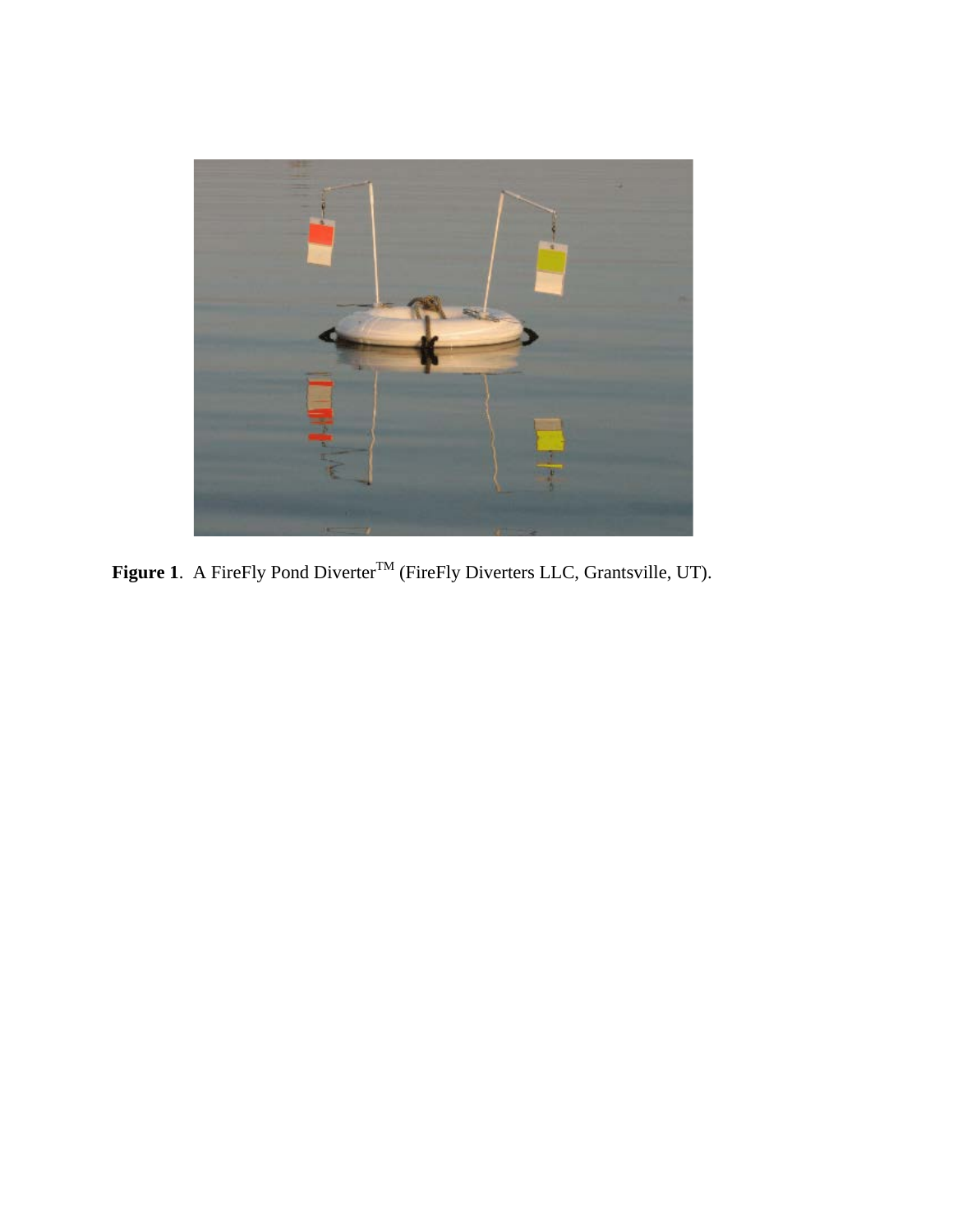

**Figure 2**. Average number of birds present on the Woodland Storm Water Basin, Woodland, California, during morning and afternoon counts during the 3-day pretreatment and 6-day treatment periods from 11 - 19 December 2007. Average number of birds per count  $\pm$  SD: pretreatment morning, 72.0  $\pm$  35.5; pretreatment afternoon, 233.0  $\pm$  67.0; treatment morning,  $62.2 \pm 29.5$ , and treatment afternoon,  $237.2 \pm 146.5$ .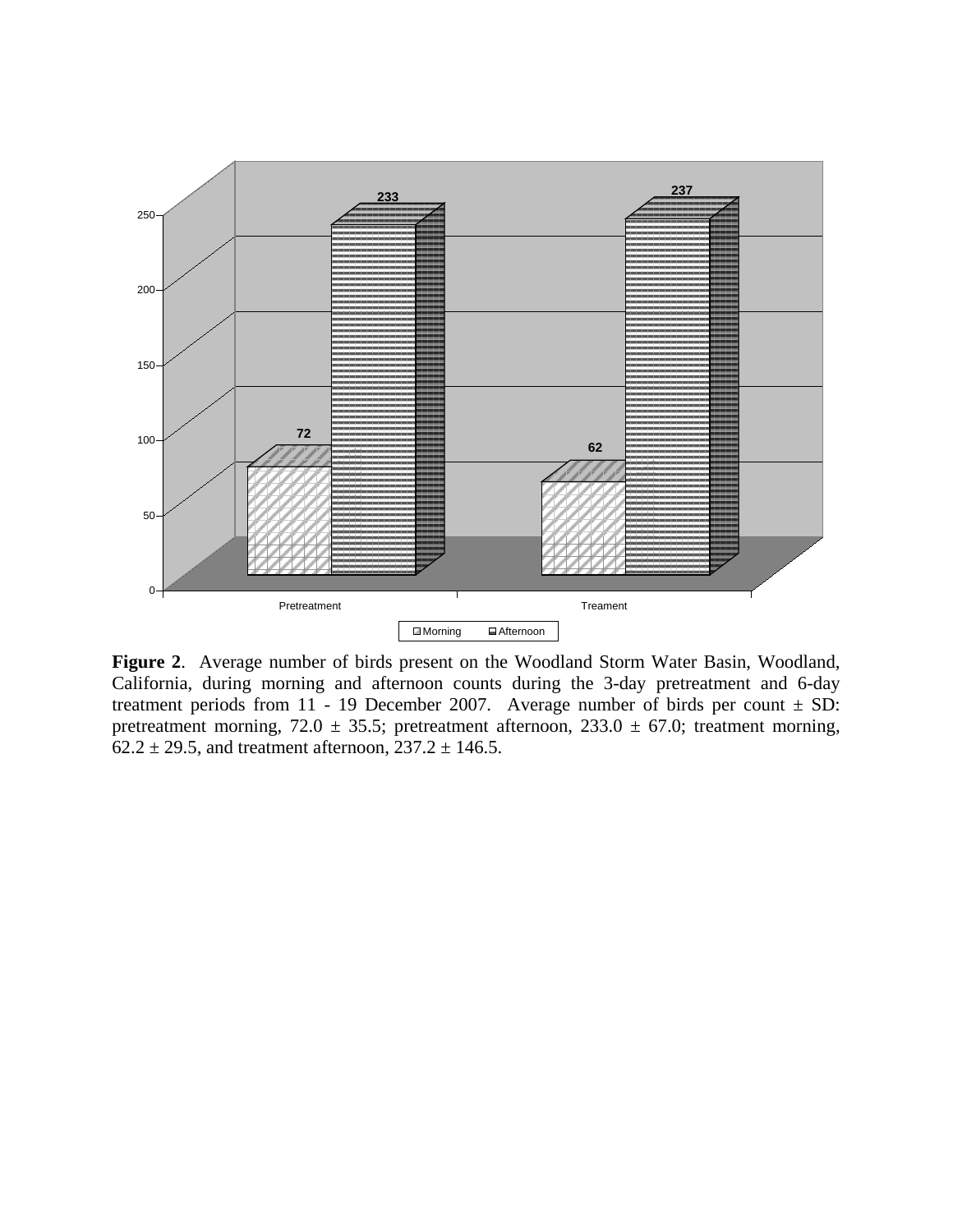**Table 1**. Bird groups, total number of birds counted in the Woodland Storm Water Basin, Woodland, California, during morning and afternoon count periods during the 3-day pretreatment and the 6-day pretreatment periods from 11 - 19 December 2007.

|                          |                | Pretreatment |       |     | Treatment |       |  |  |
|--------------------------|----------------|--------------|-------|-----|-----------|-------|--|--|
| Group <sup>a</sup>       | AM             | <b>PM</b>    | Total | AM  | <b>PM</b> | Total |  |  |
| Herons, egrets           | 5              | 6            | 11    | 12  | 10        | 22    |  |  |
| Geese                    | 29             | 32           | 61    | 1   | 192       | 193   |  |  |
| Dabbling<br>ducks        | 10             | 7            | 17    | 63  | 31        | 94    |  |  |
| Diving ducks             | 52             | 53           | 105   | 54  | 58        | 112   |  |  |
| diving<br>Other<br>birds | 8              | 13           | 21    | 23  | 29        | 52    |  |  |
| Shorebirds               | $\overline{2}$ | 11           | 13    | 10  | 3         | 13    |  |  |
| Gulls                    | 108            | 478          | 586   | 205 | 1225      | 1430  |  |  |
| Total                    | 214            | 600          | 814   | 368 | 1548      | 1916  |  |  |

a Group:

Herons and egrets: great blue heron (*Ardea herodias*), great egret (*Ardea alba*), snowy egret (*Egretta thula*)

Geese: Canada goose (*Branta canadensis*), greater white-fronted goose<sup>b</sup> (*Anser albifrons*) Dabbling ducks: mallard (*Anas platyrhynchos*), gadwall (*Anas strepera*), northern shoveler<sup>c</sup> (*Anas clypeata*), hybrid ducks (species unknown)

Diving ducks: lesser scaup (*Aythya affinis*), common goldeneye (*Bucephala clangula*), bufflehead (*Bucephala islandica*), ruddy duck (*Oxyura jamaicensis*)

Other diving birds: horned grebe<sup>c</sup> (*Podiceps auritus*), eared grebe (*Podiceps nigricollis*), pied-billed grebe (*Podilymbus podiceps*), western grebe (*Aechmophorus occidentalis*), American white pelican (*Pelecanus erythrorhynchos*), double-crested cormorant (*Phalacrocorax auritus*), American coot<sup>b</sup> (*Fulica americana*)

Shorebirds: killdeer (*Charadrius vociferus*), greater yellowlegs (*Tringa melanoleuca*), unidentified sandpipers (*Calidris* spp.)

Gulls: ring-billed gulls (*Larus delawarensis*)

b Observed only during treatment period.

c Observed only during pretreatment period.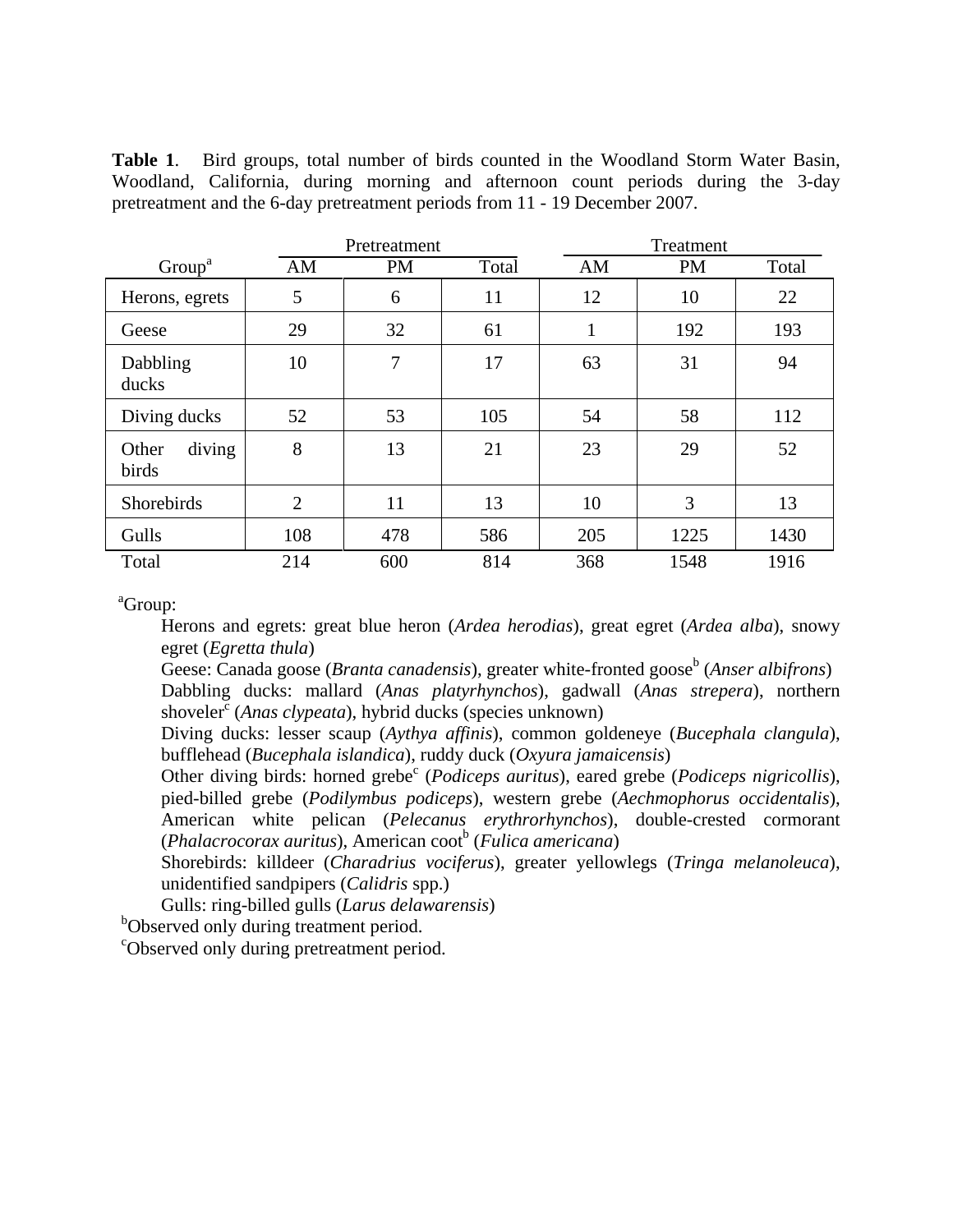**Table 2**. Bird groups, total number of birds counted within a 15.2 m radius of either the diverters or the life rings, and the number of counts during which the birds were observed within a 15.2 m radius of the diverters or life rings at the Woodland Storm Water Basin, Woodland, California.

|                    | Diverters   |               |             | Life Rings    |
|--------------------|-------------|---------------|-------------|---------------|
| Group <sup>a</sup> | No. counted | No. of counts | No. counted | No. of counts |
| Herons, egrets     |             |               |             |               |
| Geese              |             |               | 36          |               |
| Dabbling ducks     | 11          |               | 12          |               |
| Diving ducks       |             |               | 10          |               |
| Other diving birds |             |               | າ           |               |
| Shorebirds         |             |               | 3           |               |
| Gulls              | 149         |               | 266         |               |

a Group:

Herons and egrets: snowy egret<sup>b</sup> (*Egretta thula*) Geese: Canada goose<sup>c</sup> (*Branta canadensis*)

Dabbling ducks: mallard<sup>c</sup> (Anas platyrhynchos), gadwall<sup>d</sup> (Anas strepera), hybrid ducks<sup>d</sup> (species unknown)

Diving ducks: common goldeneye<sup>c</sup> (*Bucephala clangula*)

Other diving birds: pied-billed grebe<sup>b</sup> (*Podilymbus podiceps*), American white pelican<sup>d</sup> (*Pelecanus erythrorhynchos*)

Shorebirds: killdeer<sup>d</sup> (Charadrius vociferus), greater yellowlegs<sup>c</sup> (Tringa melanoleuca) Gulls: ring-billed gulls<sup>d</sup> (*Larus delawarensis*)

<sup>b</sup>Observed within 15.2 m of diverters.

<sup>c</sup>Observed within 15.2 m of life rings.

<sup>d</sup>Observed within 15.2 m of both diverters and life rings.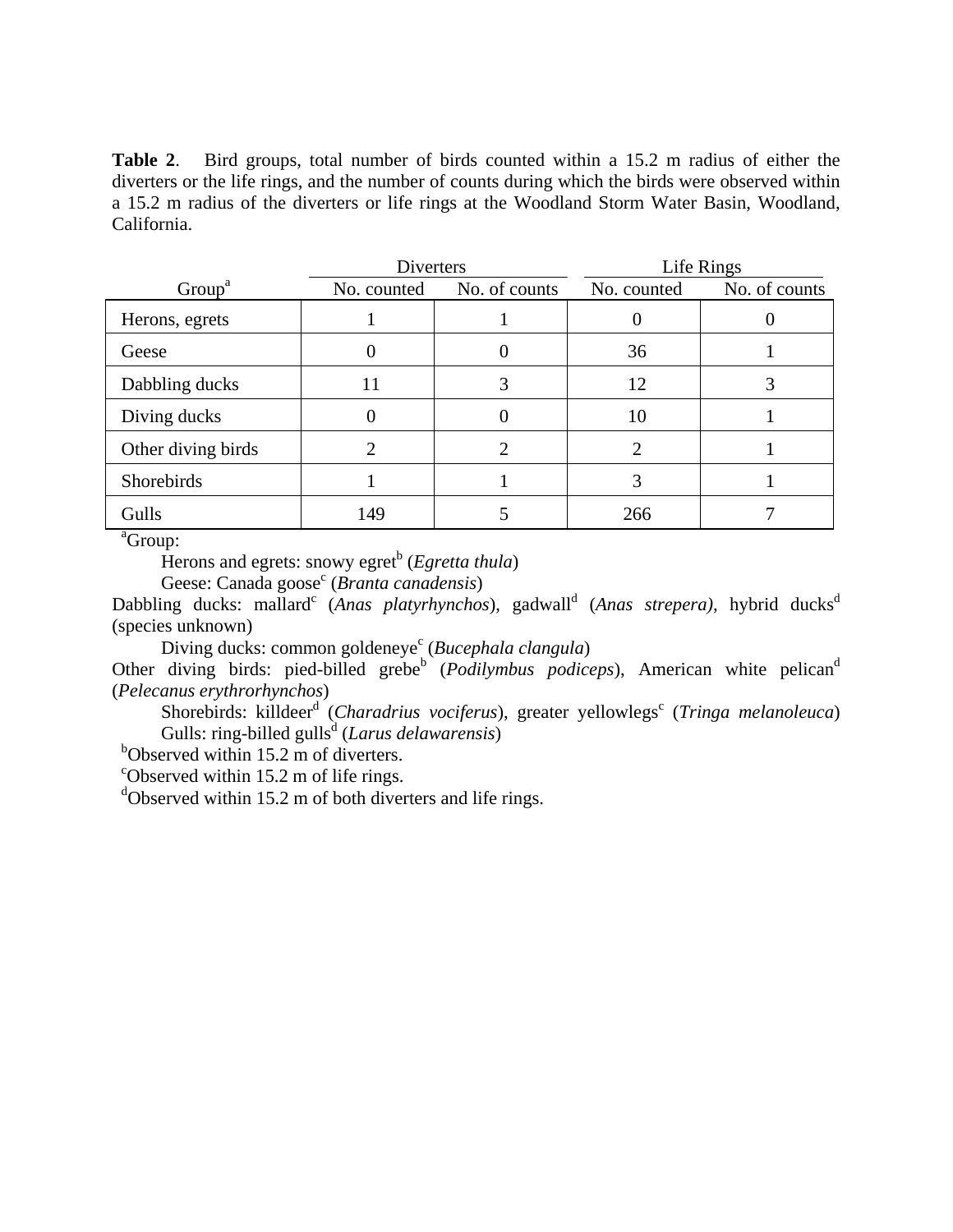**Table 3**. Number of birds observed either within a 15.2 m radius from diverters or life rings or elsewhere (>15.2 m away) within the section of the basin where the diverters and life rings were placed.

|                  |                 |                   | Diverters           | Life Rings                       |                        |  |  |
|------------------|-----------------|-------------------|---------------------|----------------------------------|------------------------|--|--|
| Date             | Time            | $<15.2 \text{ m}$ | >15.2m              | <15.2m                           | >15.2m                 |  |  |
| 14 Dec           | AM<br><b>PM</b> | 66                | $\Omega$<br>79      | 0<br>$\overline{2}$              | 9<br>191               |  |  |
| 15 Dec           | AM<br><b>PM</b> | 4<br>43           | 5<br>200            | $\overline{2}$<br>$\overline{0}$ | 8                      |  |  |
| 16 Dec           | AM<br><b>PM</b> | 0                 | 7<br>$\overline{2}$ | $\overline{0}$<br>146            | 6<br>$\boldsymbol{0}$  |  |  |
| 17 Dec           | AM<br><b>PM</b> | 5                 | 7<br>$\theta$       | 12<br>41                         | $\overline{4}$<br>38   |  |  |
| 18 Dec           | AM<br><b>PM</b> | 12<br>24          | 3<br>$\overline{4}$ | 0<br>14                          | $\boldsymbol{0}$<br>43 |  |  |
| 19 Dec           | AM<br><b>PM</b> | 8                 | 25                  | 59<br>53                         | 6<br>25                |  |  |
| $\bar{x} \pm SD$ |                 | $13.7 \pm 20.9$   | $27.8 \pm 58.6$     | $27.5 \pm 43.3$                  | $27.6 \pm 53.5$        |  |  |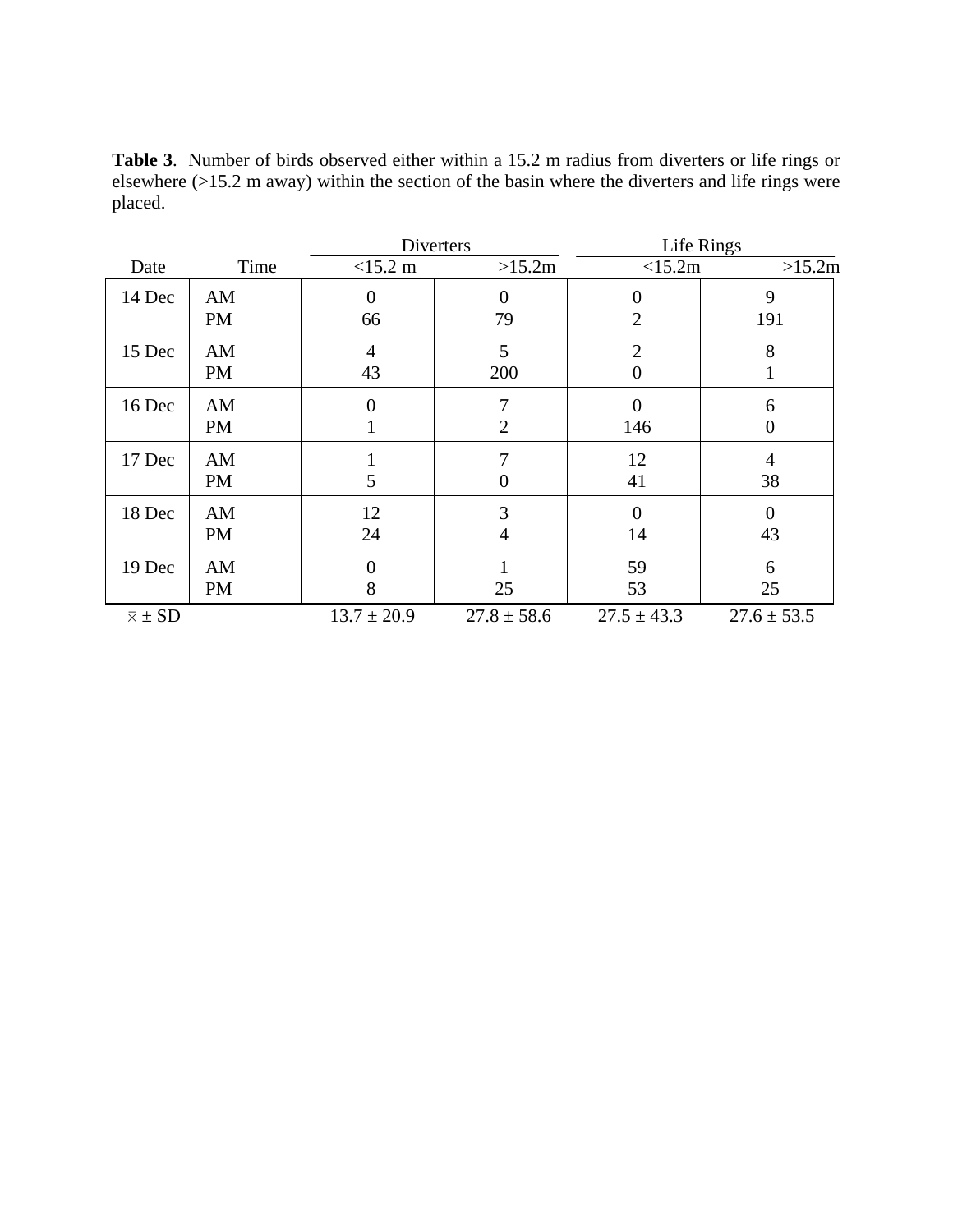**Table 4**. Number of gulls observed either within a 15.2 m radius from diverters or life rings or elsewhere (>15.2 m away) within the section of the basin where the diverters and life rings were placed.

|                  |                 |                   | <b>Diverters</b>                 | Life Rings            |                                    |  |  |
|------------------|-----------------|-------------------|----------------------------------|-----------------------|------------------------------------|--|--|
| Date             | Time            | $<15.2 \text{ m}$ | >15.2m                           | <15.2m                | >15.2m                             |  |  |
| 14 Dec           | AM<br><b>PM</b> | 66                | $\Omega$<br>75                   | 0<br>$\overline{2}$   | $\theta$<br>106                    |  |  |
| 15 Dec           | AM<br><b>PM</b> | 0<br>40           | $\overline{0}$<br>200            | 0<br>$\overline{0}$   | $\overline{0}$<br>$\boldsymbol{0}$ |  |  |
| 16 Dec           | AM<br><b>PM</b> | 0                 | $\overline{0}$<br>$\overline{0}$ | $\overline{0}$<br>100 | 0                                  |  |  |
| 17 Dec           | AM<br><b>PM</b> |                   | 0<br>$\theta$                    | $\overline{4}$<br>40  | $\overline{0}$<br>38               |  |  |
| 18 Dec           | AM<br><b>PM</b> | 11<br>24          | $\Omega$<br>$\theta$             | 0<br>11               | $\boldsymbol{0}$<br>38             |  |  |
| 19 Dec           | AM<br><b>PM</b> | 8                 | $\theta$<br>18                   | 56<br>53              | $\theta$<br>23                     |  |  |
| $\bar{x} \pm SD$ |                 | $12.4 \pm 21.0$   | $24.4 \pm 59.4$                  | $22.2 \pm 32.7$       | $17.2 \pm 31.8$                    |  |  |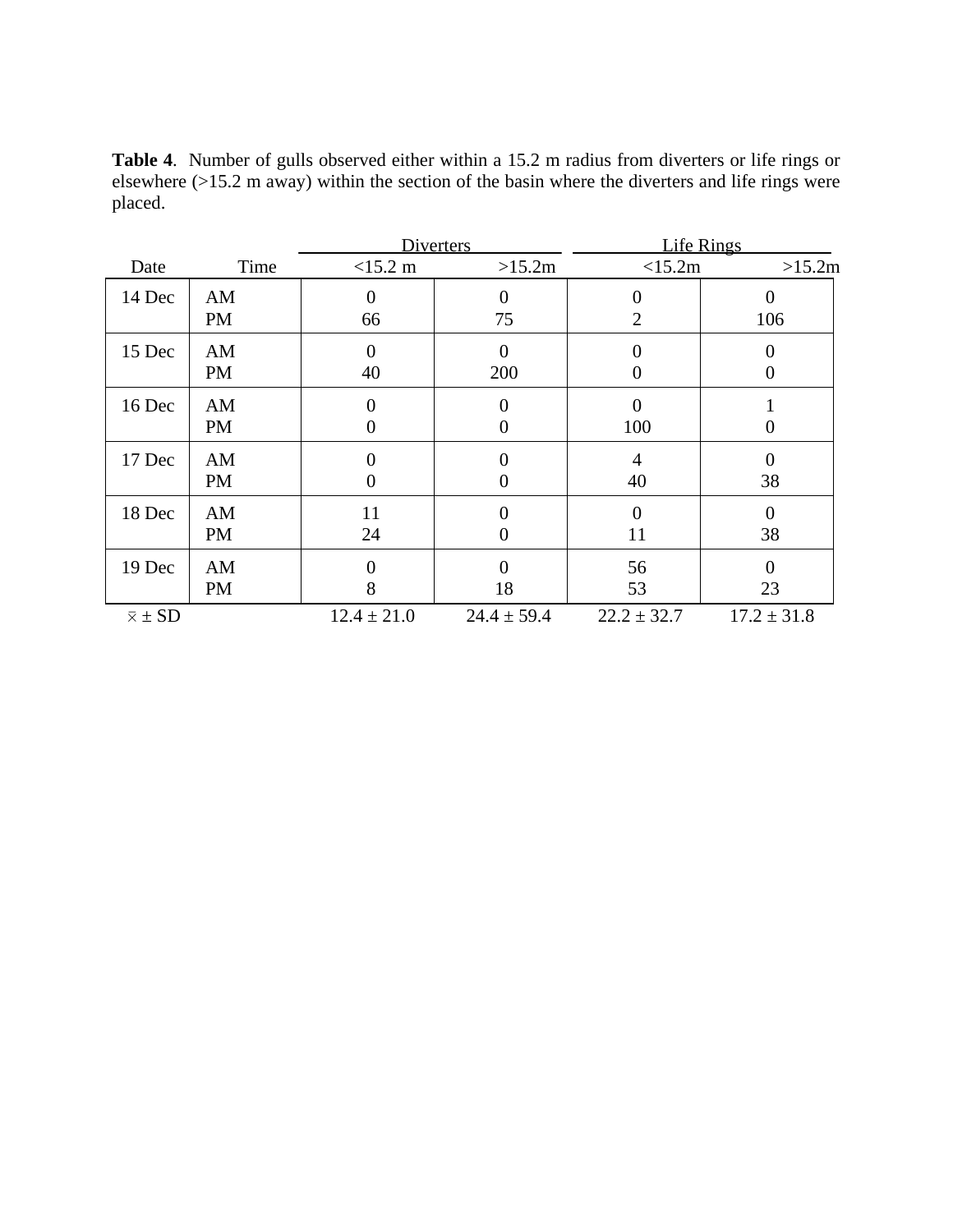| <b>Table 5.</b> Ultraviolet index (UVI) values as reported from the weather pages of local and |  |  |  |  |  |  |  |
|------------------------------------------------------------------------------------------------|--|--|--|--|--|--|--|
| regional newspapers.                                                                           |  |  |  |  |  |  |  |

|           |                            |                         | Woodland <sup>b</sup> |         |         |  |  |
|-----------|----------------------------|-------------------------|-----------------------|---------|---------|--|--|
| Date      | San Francisco <sup>a</sup> | Sacramento <sup>a</sup> | 0800 hr               | 1200 hr | 1600 hr |  |  |
| 14 Dec 07 |                            |                         |                       |         |         |  |  |
| 15 Dec 07 |                            |                         |                       |         |         |  |  |
| 16 Dec 07 |                            |                         |                       |         |         |  |  |
| 17 Dec 07 |                            |                         |                       |         |         |  |  |
| 18 Dec 07 |                            |                         |                       |         |         |  |  |
| 19 Dec 07 |                            |                         |                       |         |         |  |  |

a Source: Sacramento Bee

b Source: Woodland Daily Democrat